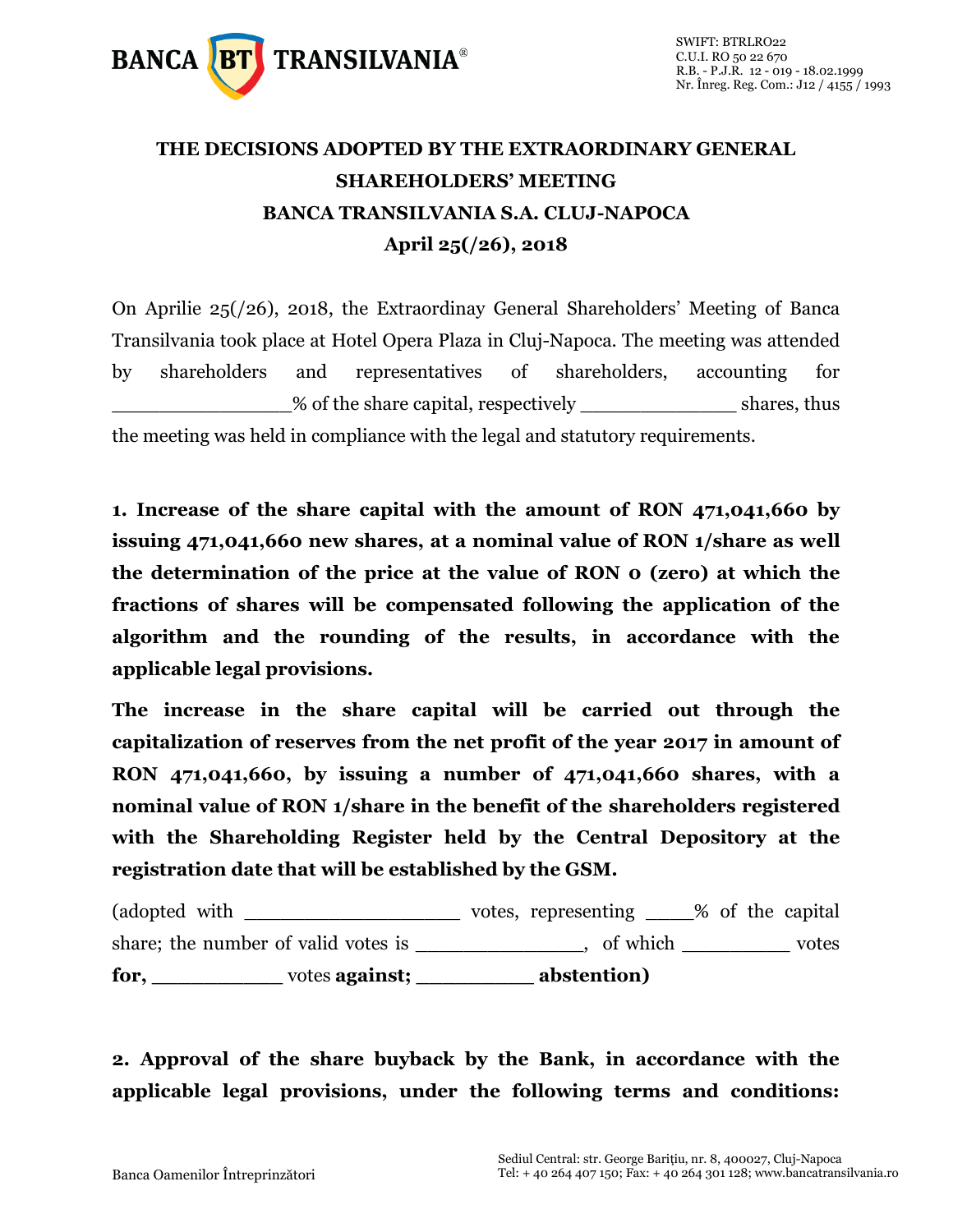

**maximum 35,000,000 shares (0.8062% of the total shares included in the share capital) with a nominal value of RON 1/share at a minimum price equal to the market price on BSE at the moment of the buyback and a maximum price of RON 4 for a period of maximum 18 months as of the publishing date of the EGMS resolution in the Official Gazette of Romania, Part IV, part of a stock option plan with the purpose of implementing a remuneration program and a personnel incentive program for a period of at least 3 years as well as the payment of fixed remuneration, and the granting of a mandate for the Board of Directors for the enforcement of this resolution.**

(adopted with \_\_\_\_\_\_\_\_\_\_\_\_\_\_\_\_\_\_\_\_\_\_\_ votes, representing \_\_\_\_% of the capital share; the number of valid votes is \_\_\_\_\_\_\_\_\_\_\_\_\_, of which \_\_\_\_\_\_\_\_\_\_ votes **for, \_\_\_\_\_\_\_\_\_\_** votes **against; \_\_\_\_\_\_\_\_\_ abstention)**

**3. Information regarding the acquisition of holdings in the capital of Victoriabank SA, Bancpost SA, ERB Retail Services IFN SA and ERB Leasing IFN SA as well as preliminary approval of the merger (by absorption) which would take place between Banca Transilvania S.A. (absorbing company) and Bancpost S.A. (absorbed company)**

(adopted with \_\_\_\_\_\_\_\_\_\_\_\_\_\_\_\_\_\_\_\_\_\_ votes, representing \_\_\_\_% of the capital share; the number of valid votes is \_\_\_\_\_\_\_\_\_\_\_\_, of which \_\_\_\_\_\_\_\_\_\_ votes **for, \_\_\_\_\_\_\_\_\_\_** votes **against; \_\_\_\_\_\_\_\_\_ abstention)**

**4. Approval of the date of August 3rd, 2018 as the registration date and of the ex-date – August 2nd, 2018, for the identification of the shareholders who will benefit from the results of the Extraordinary GMS and to whom the effects of the Extraordinary GMS Decisions are applicable, including but not limited to the identification of the shareholders who will benefit from the shares allocated following the capital increase.**